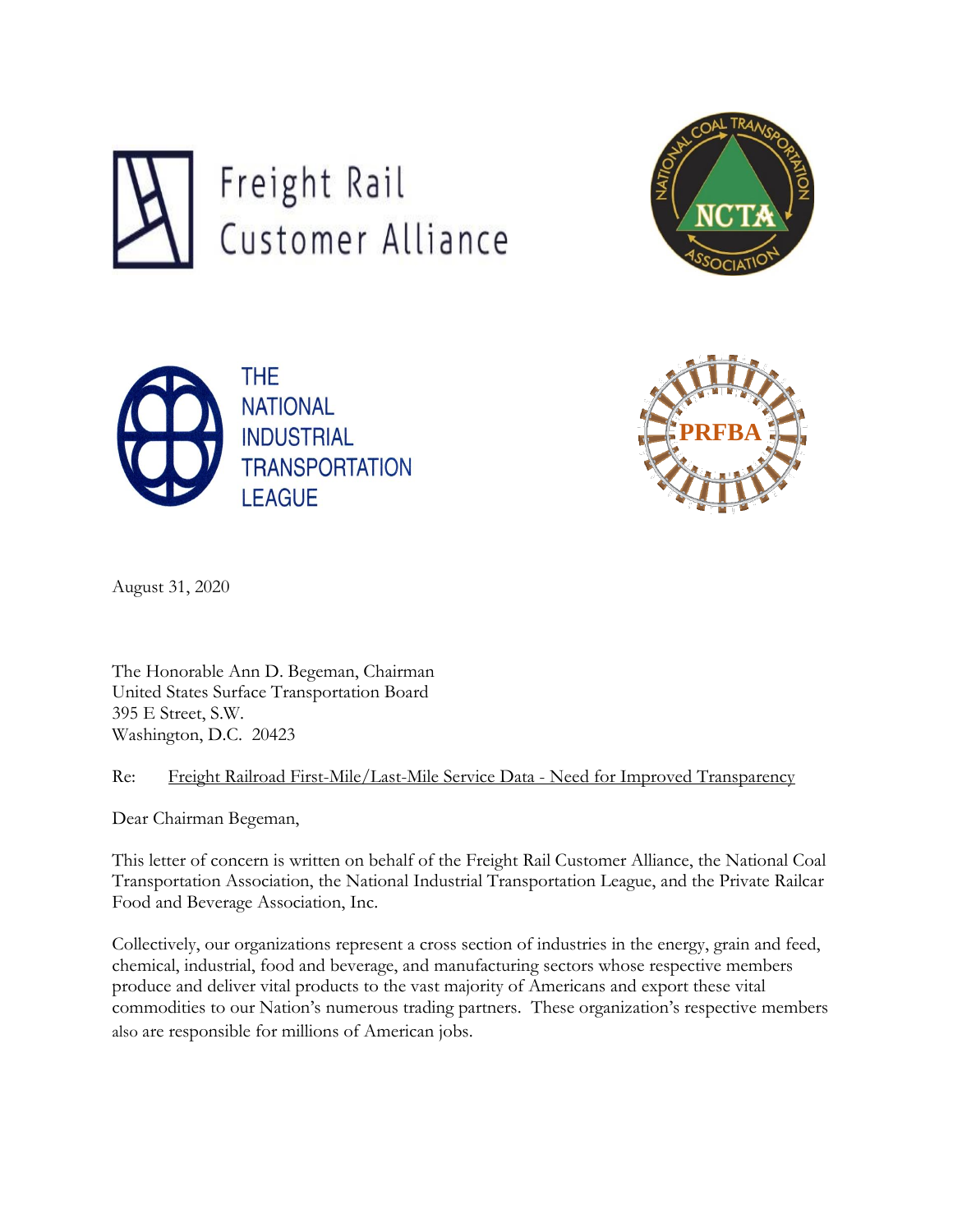While our members are diverse in terms of the markets and customers they serve, they all depend heavily on reliable and affordable rail freight service to produce and deliver their products, to serve their customers and communities, and to sustain employment.

Our organizations and their respective members sincerely thanks you Madam Chairman, for your efforts, along with those of Vice Chairman Martin J. Oberman and Member Patrick J. Fuchs, in addressing longstanding process and transparency improvements to the betterment of all freight rail stakeholders – including but not limited to recent railroad operating changes and COVID-19 pandemic effects on freight rail service.

As explained below, our groups' respective members seek improved transparency concerning the level of first-mile/last-mile service that their rail carriers actually provide. Enhanced transparency can be achieved by having the rail carriers report appropriate data.

Our members, like all sectors of the economy, including the freight railroads, have had their operations severely disrupted by the Covid-19 pandemic. Our members thus deeply appreciate both the railroads' efforts to preserve and restore freight service and the Board's expressed interest in those efforts, especially your May 7, 2020 letter and the joint Federal Railroad Administration-STB August 24, 2020 Service Reliability letter to the Chief Executive Officers of each the Class I railroads asking them to address their preparedness to meet customer demand and enhance communications with rail shippers and other stakeholders with respect to service performance and operating conditions.

Our members also deeply appreciate that substantial information regarding railroad service data has been made available to shippers and the public generally through the reporting that the Board established in EP 724 (Sub-No. 4). That information is of immense value to shippers in ascertaining what level of service they can reasonably expect, whether they are alone in experiencing service problems or service issues are more systemic, and whether service is generally improving or deteriorating. For customers that depend on freight rail transportation, such information can be critical. The information is also very useful for even those shippers that are fortunate to have shipping options, and their ability to divert to other modes can free up rail resources which can then be concentrated on those shippers and products that lack feasible alternatives.

Nonetheless, many of our members have become increasingly aware of and concerned by the gap between the service data that the railroads report to Board and the level of service that shippers actually receive in the real world. We believe that the gap stems in substantial part from the exclusion from the reporting of the first-mile/last-mile performance for traffic that does not move in unit trains. This reporting gap has become more significant for several related reasons:

• First, it is entirely understandable that the railroads furloughed employees and placed additional equipment in storage when the country broadly shut down in response to the pandemic. However, major swaths of the economy are attempting to reopen, and a number of members are reporting shortages in the level of available rail service that is impeding their ability to restore operations. We believe that those are the same concerns that led to your May 7 letter referenced above.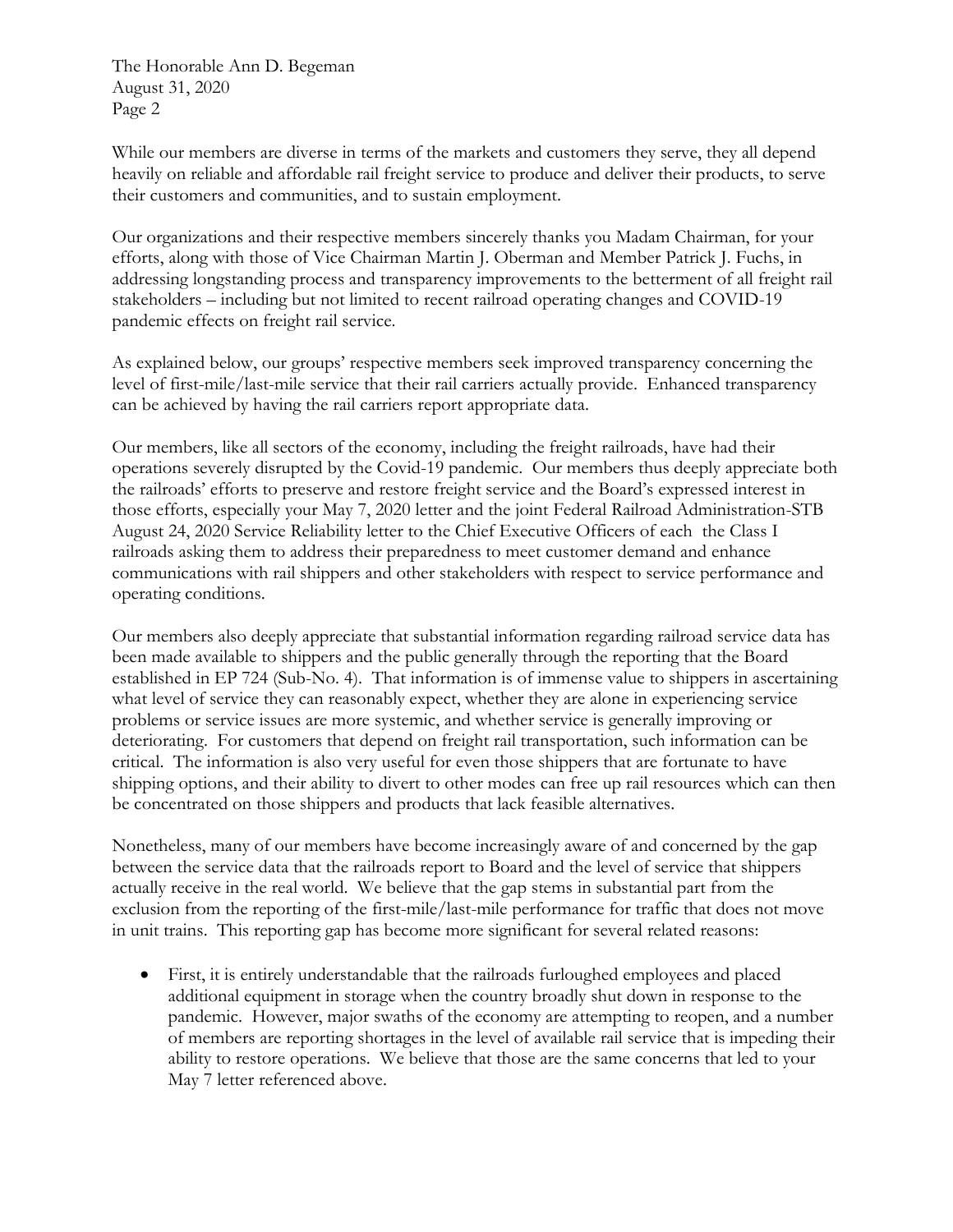- Second, while Precision Scheduled Railroading (PSR) purports to be premised on moving cars instead of trains, that objective is not always perfectly realized in PSR implementation. In particular, PSR has typically entailed a shift away from unit trains and towards a greater utilization of mixed or manifest trains. In theory, PSR seeks to maintain or improve service despite the shift by having the manifest trains move regularly and efficiently, experience less congestion, and produce increased reliability. Whether that objective was being achieved prior to Covid-19 is a matter of considerable contention, as the Board has seen. Unfortunately, the pandemic resulted in reduced railcar volumes, and the railroads have responded by seeking to maintain the length of trains. Preserving the length of trains is typically desirable from an operating ratio perspective, as it involves fewer crews and more efficient utilization of locomotive power and associated fuel. However, it has the potential to result in increased dwell times to assemble the longer trains from fewer railcars and/or while waiting for a sufficient number of railcars to accumulate.
- Third, the Board's existing service data reports various types of information for different types of trains. The data tracks, among other things: system average train speed by train type and overall system train speed; weekly average terminal dwell time, overall system dwell time, and weekly average dwell time at origin for unit trains by train type; data on trains held; weekly average number of loaded/empty cars not moved in 48 hours; plan versus performance for grain trains and coal trains; and weekly carloads originated and received by commodity. That is a substantial amount and type of data, and for many shippers, particularly unit train shippers, the information may be adequate, at least in the aggregate, recognizing that what a shipper experiences individually may well deviate from the average.

However, the reported data omits first-mile/last-mile service for cars that are not part of unit trains. Cars that are part of a unit train are captured within unit train average train speed and dwell, and non-unit train rail cars are presumably captured within average train speed and dwell, for the period they are part of a longer train. The problem is that these individual cars are not part of a larger train during first-mile/last-mile service, and thus their data is not captured during those intervals.

The confluence of several recent developments makes those first-mile/last-mile intervals of increased importance:

- First, as explained above, the ascendancy of PSR means that more traffic that used to move in unit trains is now moving in manifest trains. There is thus more affected traffic that is not tracked.
- Second, Covid-19. Furloughs and equipment reductions have resulted in diminished firstmile/last-mile service for a number of shippers. This development has been reported in the trade press, for example, [https://www.joc.com/rail-intermodal/class-i-railroads/union](https://www.joc.com/rail-intermodal/class-i-railroads/union-pacific-railroad/union-pacific-equipment-shortage-sends-spot-rates-soaring-imcs_20200625.html)[pacific-railroad/union-pacific-equipment-shortage-sends-spot-rates-soaring](https://www.joc.com/rail-intermodal/class-i-railroads/union-pacific-railroad/union-pacific-equipment-shortage-sends-spot-rates-soaring-imcs_20200625.html)imcs 20200625.html. The joint FRA-STB Service Reliability Letter of August 24, 2020 to each of the Class I railroads also expressed concern that crew availability issues have resulted in missed industrial switches and excessively late or annulled trains. Many of our members have experienced reductions in service, such as fewer days per week service at their sites, or not all cars requested being delivered or picked up. In theory, this shortfall should harm the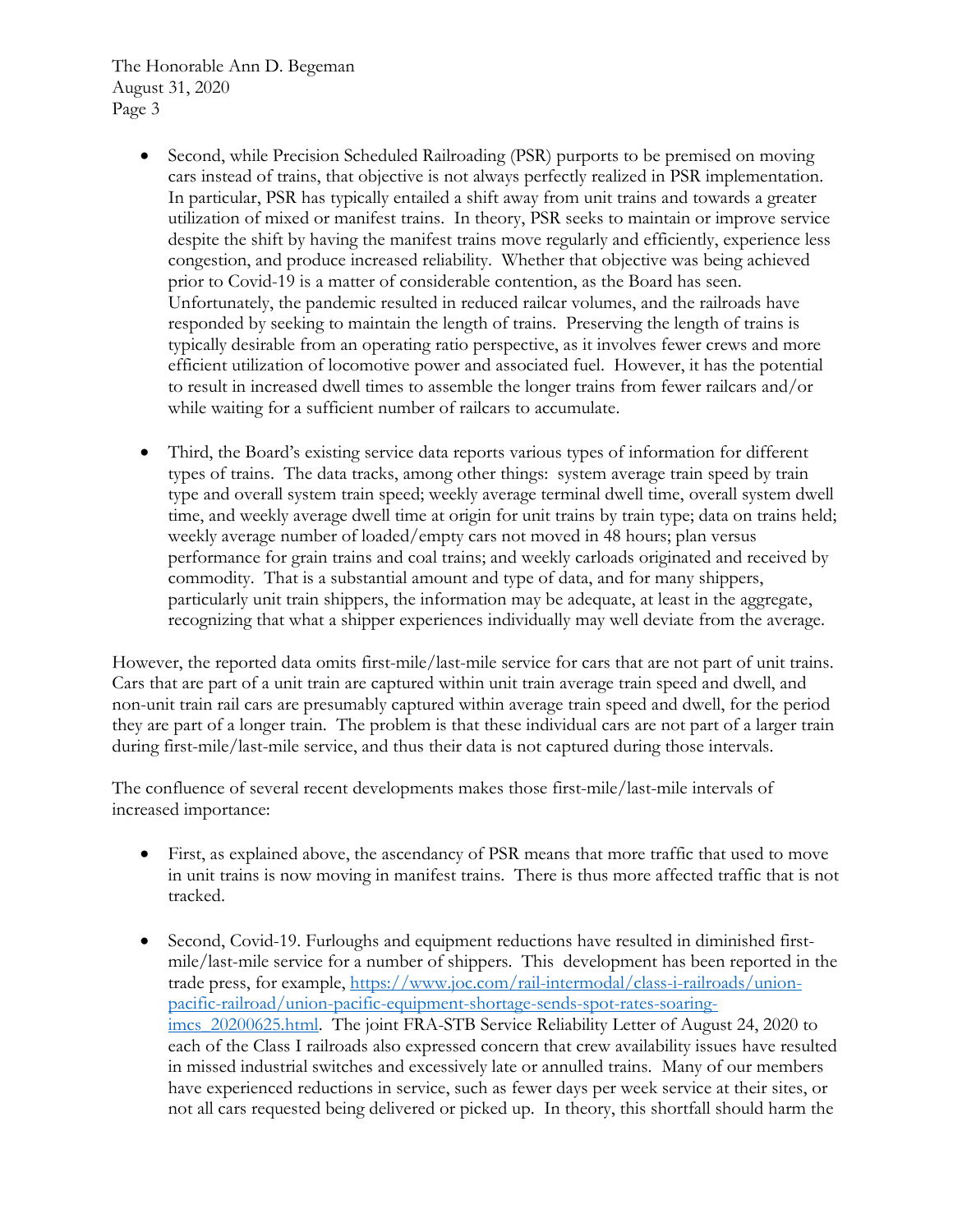> carrier as much as the shipper. In practice, however, the carriers may perceive that the lost volume opportunity is not really lost because the traffic will be there the next time, the deployed crews and equipment are fully utilized, and lowering the operating ratio is more important than maintaining volume. In other words, the consequences are asymmetrical. Again, the reduction in service was more understandable and of perhaps less consequence when the country was shutting down, but it becomes of substantial concern when it impedes the nation's recovery.

• Third, first-mile/last-mile issues have additional significance because that is where demurrage charges, a seemingly inevitable component of PSR, will be imposed. In the EP 757, EP 759, EP 760 rulemakings, our organizations stressed the lack of reciprocity in demurrage charges, that is, the ability of railroads to charge shippers for delays in receiving or tendering railcars, when the railroads face no corresponding financial liability for their delays, or even when their delays contribute to shipper delays, such as by creating bunching. Most recently, the railroads have gone so far as to claim in their comments in response to the Supplemental Notice of Proposal Rulemaking in EP 759 that the initial arrival time estimates they provide are at most only aspirational, rejecting any suggestion that they are something on which shippers should rely or plan their operations.

For the reasons noted above, our organizations and our members believe that the omission of first-mile/last-mile data from the service data being reported to the Board is a significant and growing concern. Absent such data, the Board, shippers, and receivers lack relevant information as to how the rail networks are actually performing and whether carriers are providing, and shippers are receiving, service that comports with the railroads' common carrier obligation and that can support restoration of the general economy. The data is also particularly important for assessing the extent to which carriers should be allowed to assess demurrage charges ostensibly designed to help maintain network fluidity, when the carriers may not be doing their part to provide adequate service to individual shipper facilities. The data is also constructive for those shippers and receivers that are forced to schedule their day-to-day and hour-to-hour activities around railroad deliveries and pick-ups, with no assurances as to when their local service will occur, but with the certainty that they will face demurrage if they are not ready to receive or supply their railcars for transport when it does occur.

We recognize that collecting and compiling first-mile/last-mile information is not a simple matter, as it involves aggregating data from numerous individual and often diverse areas and types of shippers. At the same time, the information is certainly something that the railroads collect, compile, and utilize, as the first-mile/last-mile operations require a substantial commitment of railroad resources, including personnel, equipment, and management, and it is not something that can be provided randomly, and even less so in a PSR environment. Moreover, it is a function that the Class I railroads have increasingly outsourced to their short-line partners, which now originate or deliver nearly one out of every five railcars.

Accordingly, we believe that development of a meaningful and useful measure of railroad firstmile/last-mile service so that the Board can have a more accurate view as to the adequacy of rail freight service and response to Covid-19 is a task that is best carried out initially by the Office of